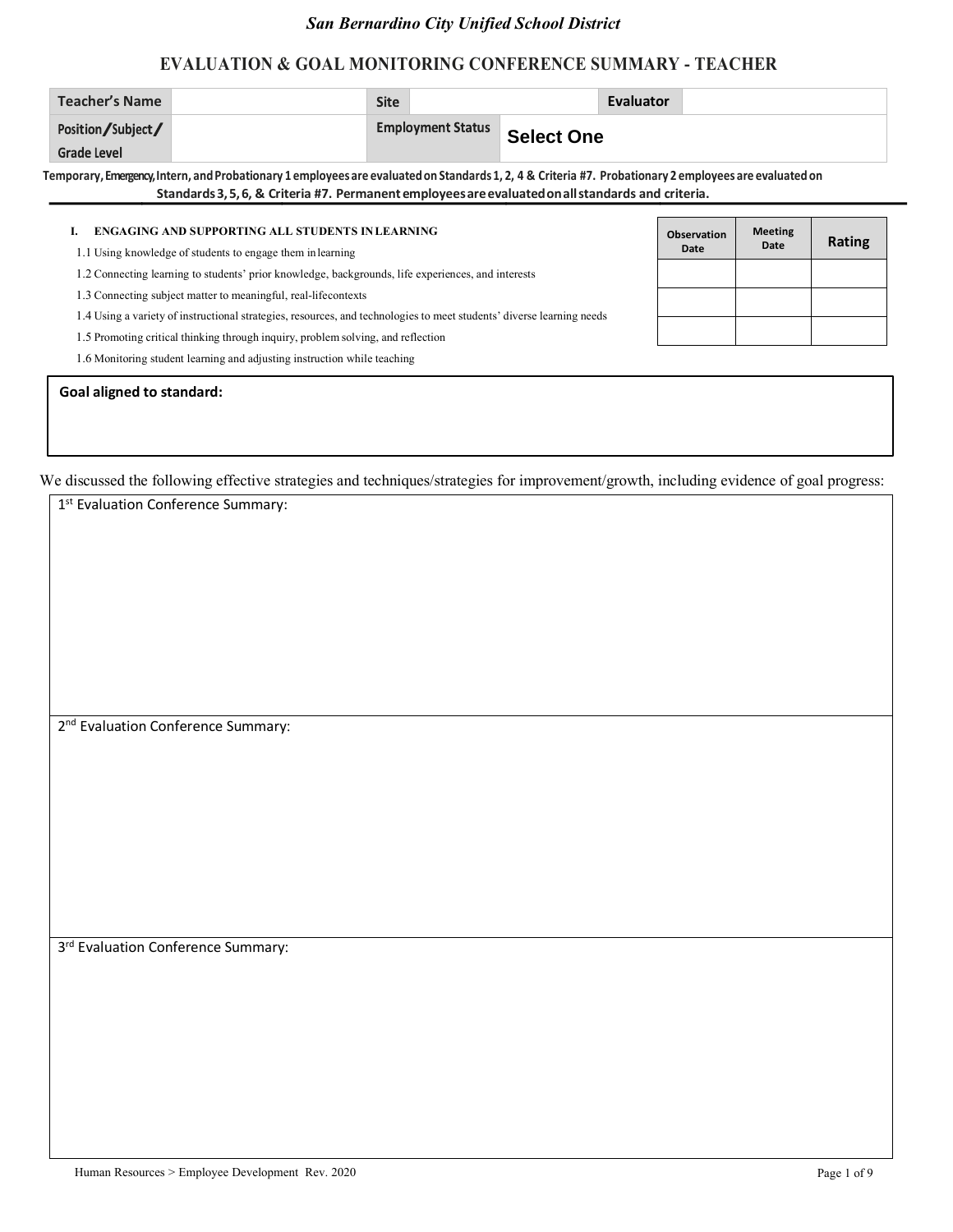| Teacher's Name | <b>Site</b>                                                                                                                                        | Evaluator |  |
|----------------|----------------------------------------------------------------------------------------------------------------------------------------------------|-----------|--|
|                | Temporary, Emergency, Intern, and Probationary 1 employees are evaluated on Standards 1, 2,4 & Criteria #7. Probationary 2 employees are evaluated |           |  |

|  |  |  | on Standards 3, 5, 6, & Criteria #7. Permanent employees are evaluated on all standards and criteria. |  |  |
|--|--|--|-------------------------------------------------------------------------------------------------------|--|--|

| II. CREATING AND MAINTAINING EFFECTIVE ENVIRONMENTS FOR STUDENT LEARNING<br>Promoting social development and responsibility within a caring community where each student is treated fairly<br>and respectfully | <b>Observation</b><br>Date | <b>Meeting</b><br>Date |
|----------------------------------------------------------------------------------------------------------------------------------------------------------------------------------------------------------------|----------------------------|------------------------|

| .<br>2.2 Creating physical or virtual learning environments that promote student learning, reflect diversity, and |  |
|-------------------------------------------------------------------------------------------------------------------|--|
| encourage constructive and productive interactions among students                                                 |  |

| encourage constructive and productive interactions among students                                                |  |  |  |  |
|------------------------------------------------------------------------------------------------------------------|--|--|--|--|
| 2.3 Establishing and maintaining learning environments that are physically, intellectually, and emotionally safe |  |  |  |  |

| 2.6 Employing classroom routines, procedures, norms, and supports for positive behavior to ensure a climate in |
|----------------------------------------------------------------------------------------------------------------|
| which all students can learn                                                                                   |
|                                                                                                                |

| 2.7 | Using instructional time to optimize learning |  |  |
|-----|-----------------------------------------------|--|--|
|     |                                               |  |  |

|  |  |  | <b>Goal aligned to standard:</b> |
|--|--|--|----------------------------------|
|--|--|--|----------------------------------|

We discussed the following effective strategies and techniques/strategies for improvement/growth, including evidence of goal progress:

| 1st Evaluation Conference Summary:             |  |  |  |
|------------------------------------------------|--|--|--|
|                                                |  |  |  |
|                                                |  |  |  |
|                                                |  |  |  |
|                                                |  |  |  |
|                                                |  |  |  |
|                                                |  |  |  |
| 2 <sup>nd</sup> Evaluation Conference Summary: |  |  |  |
|                                                |  |  |  |
|                                                |  |  |  |
|                                                |  |  |  |
|                                                |  |  |  |
|                                                |  |  |  |
|                                                |  |  |  |
|                                                |  |  |  |
| 3rd Evaluation Conference Summary:             |  |  |  |
|                                                |  |  |  |
|                                                |  |  |  |
|                                                |  |  |  |
|                                                |  |  |  |

**Date**

**Rating**

<sup>2.4</sup> Creating a rigorous learning environment with high expectations and appropriate support for all students

port <del>k</del> **Rating** 2.5 Developing, communicating, and maintaining high standards for individual and group behavior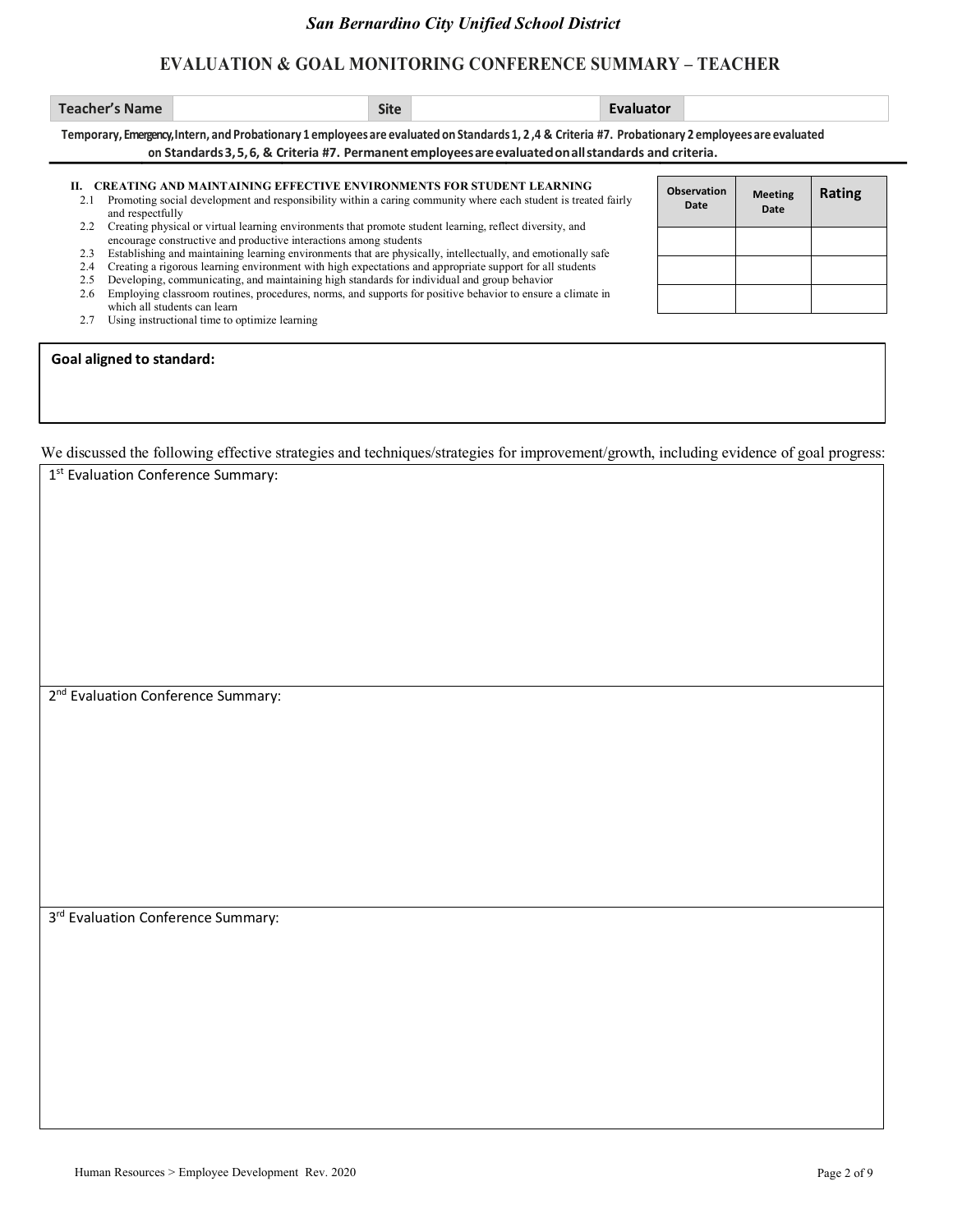## **EVALUATION & GOAL MONITORING CONFERENCE SUMMARY - TEACHER**

| <b>Site</b><br>me<br>1 LOT |
|----------------------------|
|----------------------------|

**Temporary, Emergency, Intern, andProbationary 1 employees are evaluatedon Standards 1, 2 ,4 & Criteria #7. Probationary 2 employees are evaluated on Standards3,5,6, & Criteria #7. Permanent employeesareevaluatedonallstandards and criteria.**

| 3.1<br>3.2        | III.   UNDERSTANDING AND ORGANIZING SUBJECT MATTER FOR STUDENT LEARNING<br>Demonstrating knowledge of subject matter, academic content standards, and curriculum frameworks<br>Applying knowledge of student development and proficiencies to ensure student understanding of subject matter | <b>Observation</b><br>Date | <b>Meeting</b><br>Date | <b>Rating</b> |
|-------------------|----------------------------------------------------------------------------------------------------------------------------------------------------------------------------------------------------------------------------------------------------------------------------------------------|----------------------------|------------------------|---------------|
| 3.3<br>3.4<br>3.5 | Organizing curriculum to facilitate student understanding of the subject matter<br>Utilizing instructional strategies that are appropriate to the subject matter<br>Using and adapting resources, technologies, and standards-aligned instructional materials, including adopted             |                            |                        |               |
| 3.6               | material to make subject matter accessible to all students<br>Addressing the needs of English learners and students with special needs to provide equitable access to the                                                                                                                    |                            |                        |               |
|                   | content                                                                                                                                                                                                                                                                                      |                            |                        |               |

#### **Goal aligned to standard:**

| 1st Evaluation Conference Summary:             |
|------------------------------------------------|
|                                                |
|                                                |
|                                                |
|                                                |
|                                                |
|                                                |
|                                                |
|                                                |
|                                                |
|                                                |
|                                                |
|                                                |
|                                                |
|                                                |
|                                                |
|                                                |
|                                                |
|                                                |
|                                                |
| 2 <sup>nd</sup> Evaluation Conference Summary: |
|                                                |
|                                                |
|                                                |
|                                                |
|                                                |
|                                                |
|                                                |
|                                                |
|                                                |
|                                                |
|                                                |
|                                                |
|                                                |
|                                                |
|                                                |
|                                                |
|                                                |
|                                                |
|                                                |
| 3rd Evaluation Conference Summary:             |
|                                                |
|                                                |
|                                                |
|                                                |
|                                                |
|                                                |
|                                                |
|                                                |
|                                                |
|                                                |
|                                                |
|                                                |
|                                                |
|                                                |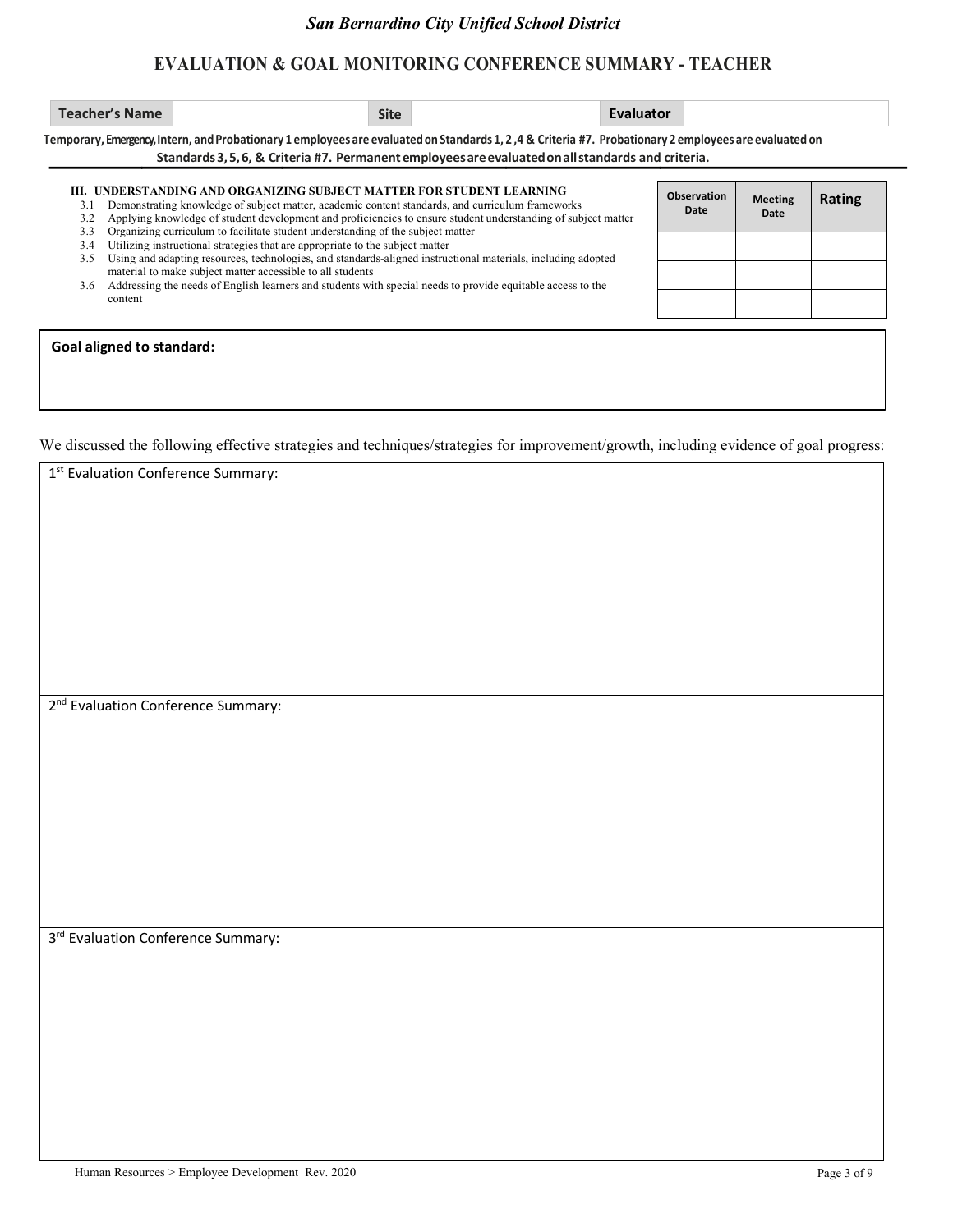|                                                                                                                                | Temporary, Emergency, Intern, and Probationary 1 employees are evaluated on Standards 1, 2, 4 & Criteria #7. Probationary 2 employees are evaluated on<br>Standards 3, 5, 6, & Criteria #7. Permanent employees are evaluated on all standards and criteria.                                                                                                                                                                                                                                                              |                            |                        |        |
|--------------------------------------------------------------------------------------------------------------------------------|---------------------------------------------------------------------------------------------------------------------------------------------------------------------------------------------------------------------------------------------------------------------------------------------------------------------------------------------------------------------------------------------------------------------------------------------------------------------------------------------------------------------------|----------------------------|------------------------|--------|
| 4.1<br>development to plan instruction<br>Establishing and articulating goals for student learning<br>4.2<br>4.3<br>4.4<br>4.5 | IV. PLANNING INSTRUCTION AND DESIGNING LEARNING EXPERIENCES FOR ALL STUDENTS<br>Using knowledge of students' academic readiness, language proficiency, cultural background, and individual<br>Developing and sequencing long-term and short-term instructional plans to support student learning<br>Planning instruction that incorporates appropriate strategies to meet the learning needs of all students<br>Adapting instructional plans and curricular materials to meet the assessed learning needs of all students | <b>Observation</b><br>Date | <b>Meeting</b><br>Date | Rating |
| <b>Goal aligned to standard:</b>                                                                                               |                                                                                                                                                                                                                                                                                                                                                                                                                                                                                                                           |                            |                        |        |

| 1st Evaluation Conference Summary:             |
|------------------------------------------------|
|                                                |
|                                                |
|                                                |
|                                                |
|                                                |
|                                                |
|                                                |
|                                                |
|                                                |
|                                                |
| 2 <sup>nd</sup> Evaluation Conference Summary: |
|                                                |
|                                                |
|                                                |
|                                                |
|                                                |
|                                                |
|                                                |
|                                                |
|                                                |
| 3rd Evaluation Conference Summary:             |
|                                                |
|                                                |
|                                                |
|                                                |
|                                                |
|                                                |
|                                                |
|                                                |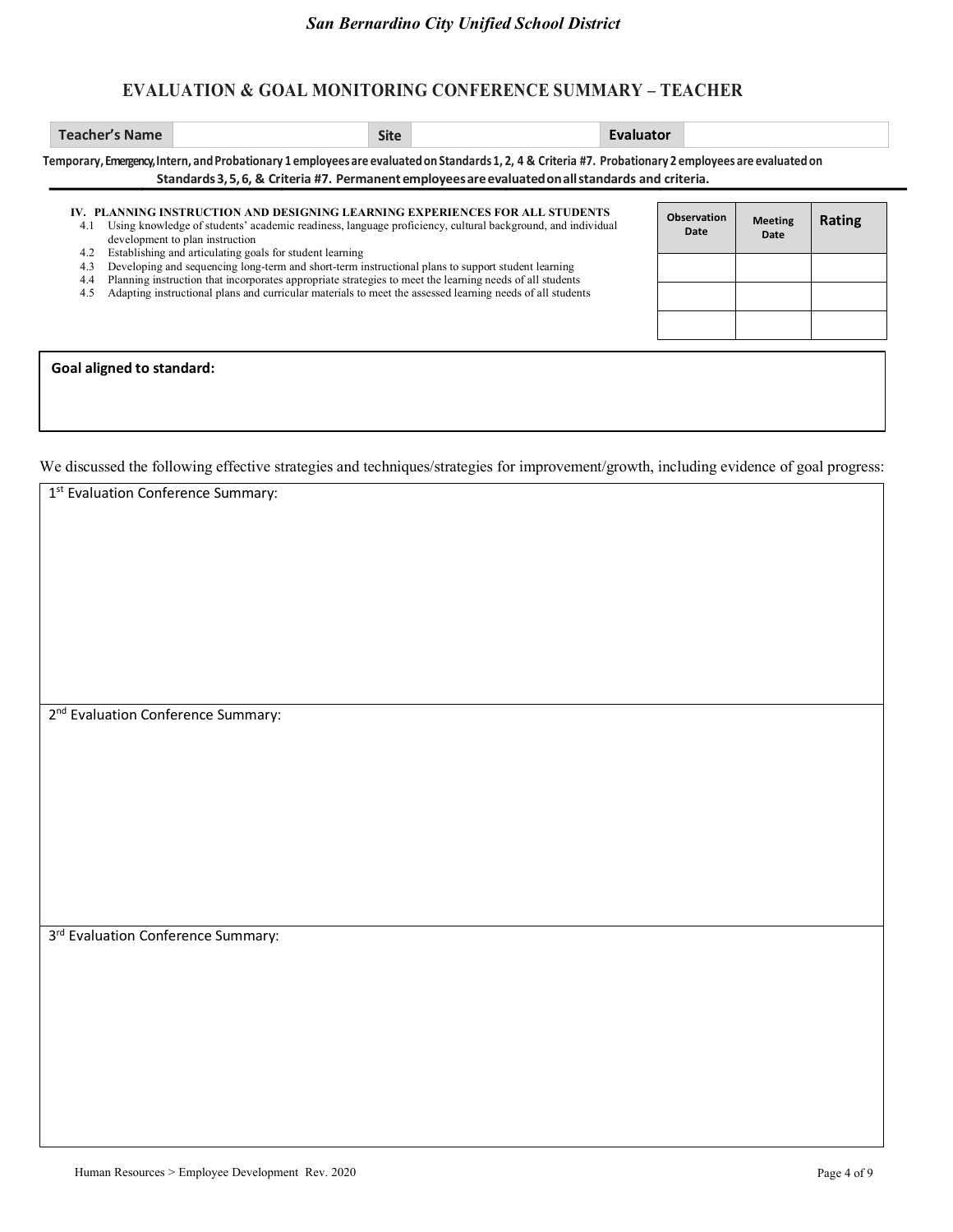| Teacher's Name | Site | Evaluator |
|----------------|------|-----------|
|----------------|------|-----------|

**Temporary, Emergency, Intern, andProbationary 1 employees are evaluatedon Standards 1, 2, 4 & Criteria #7. Probationary 2 employees are evaluated on Standards3,5,6, & Criteria #7. Permanent employeesareevaluatedonallstandards and criteria.**

| 5.1<br>5.2 | ASSESSING STUDENTS FOR LEARNING<br>Applying knowledge of the purposes, characteristics, and uses of different types of assessments<br>Collecting and analyzing assessment data from a variety of sources to inform instruction | Observation<br>Date | <b>Meeting</b><br>Date | Rating |  |  |  |
|------------|--------------------------------------------------------------------------------------------------------------------------------------------------------------------------------------------------------------------------------|---------------------|------------------------|--------|--|--|--|
| 5.3<br>5.4 | Reviewing data, both individually and with colleagues, to monitor student learning<br>Using assessment data to establish learning goals and to plan, differentiate, and modify instruction                                     |                     |                        |        |  |  |  |
| 5.5        | Involving all students in self-assessment, goal setting, and monitoring progress                                                                                                                                               |                     |                        |        |  |  |  |
| 5.6        | Using available technologies to assist in assessment, analysis, and communication of student learning                                                                                                                          |                     |                        |        |  |  |  |
| 5.7        | Using assessment information to share timely and comprehensible feedback with students and their families                                                                                                                      |                     |                        |        |  |  |  |
|            |                                                                                                                                                                                                                                |                     |                        |        |  |  |  |
|            |                                                                                                                                                                                                                                |                     |                        |        |  |  |  |
|            |                                                                                                                                                                                                                                |                     |                        |        |  |  |  |
|            | Goal aligned to standard:                                                                                                                                                                                                      |                     |                        |        |  |  |  |

| 1st Evaluation Conference Summary:             |
|------------------------------------------------|
|                                                |
|                                                |
|                                                |
|                                                |
|                                                |
|                                                |
|                                                |
|                                                |
|                                                |
|                                                |
| 2 <sup>nd</sup> Evaluation Conference Summary: |
|                                                |
|                                                |
|                                                |
|                                                |
|                                                |
|                                                |
|                                                |
|                                                |
|                                                |
| 3rd Evaluation Conference Summary:             |
|                                                |
|                                                |
|                                                |
|                                                |
|                                                |
|                                                |
|                                                |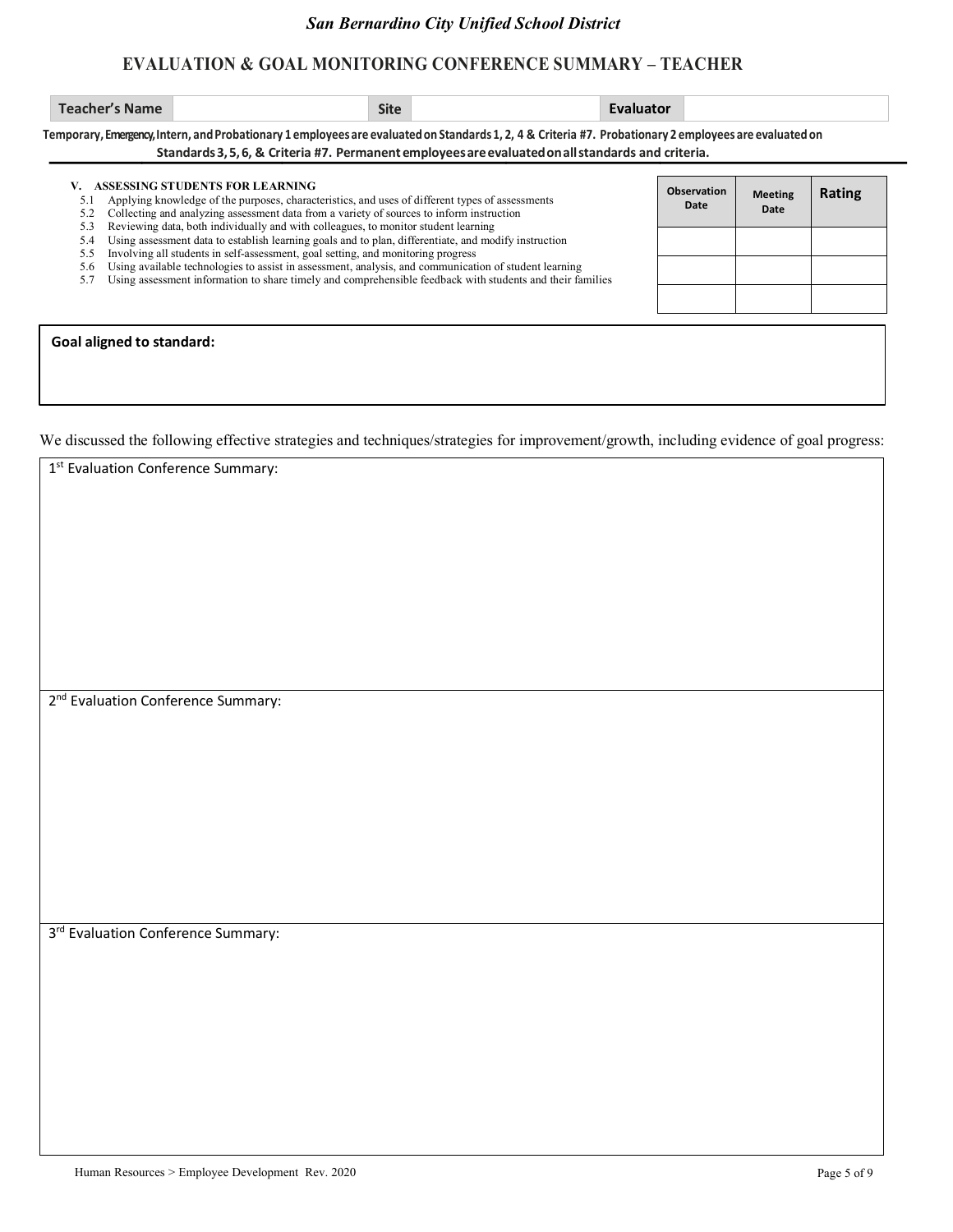| <b>Teacher's Name</b> | <b>Site</b> | zvaluator |
|-----------------------|-------------|-----------|
|-----------------------|-------------|-----------|

**Temporary, Emergency, Intern, andProbationary 1 employees are evaluatedon Standards 1, 2 ,4 & Criteria #7. Probationary 2 employees are evaluated on Standards3,5,6, & Criteria #7. Permanent employeesareevaluatedonallstandards and criteria.**

| 6.1<br>6.2 | VI. DEVELOPING AS A PROFESSIONAL EDUCATOR<br>Reflecting on teaching practice in support of student learning<br>Establishing professional goals and engaging in continuous and purposeful professional growth and development |  | <b>Meeting</b><br>Date | Rating |  |  |  |  |
|------------|------------------------------------------------------------------------------------------------------------------------------------------------------------------------------------------------------------------------------|--|------------------------|--------|--|--|--|--|
| 6.3        | Collaborating with colleagues and the broader professional learning community to support teacher and student<br>learning                                                                                                     |  |                        |        |  |  |  |  |
| 6.4        | Working with families to support student learning                                                                                                                                                                            |  |                        |        |  |  |  |  |
| 6.5        | Engaging local communities in support of the instructional program                                                                                                                                                           |  |                        |        |  |  |  |  |
| 6.6        | Managing professional responsibilities to maintain motivation and commitment to all students                                                                                                                                 |  |                        |        |  |  |  |  |
| 6.7        | Demonstrating professional responsibility, integrity, and ethical conduct                                                                                                                                                    |  |                        |        |  |  |  |  |
|            | Goal aligned to standard:                                                                                                                                                                                                    |  |                        |        |  |  |  |  |

| 1st Evaluation Conference Summary:             |
|------------------------------------------------|
|                                                |
|                                                |
|                                                |
|                                                |
|                                                |
|                                                |
|                                                |
|                                                |
|                                                |
|                                                |
|                                                |
| 2 <sup>nd</sup> Evaluation Conference Summary: |
|                                                |
|                                                |
|                                                |
|                                                |
|                                                |
|                                                |
|                                                |
|                                                |
|                                                |
|                                                |
|                                                |
| 3rd Evaluation Conference Summary:             |
|                                                |
|                                                |
|                                                |
|                                                |
|                                                |
|                                                |
|                                                |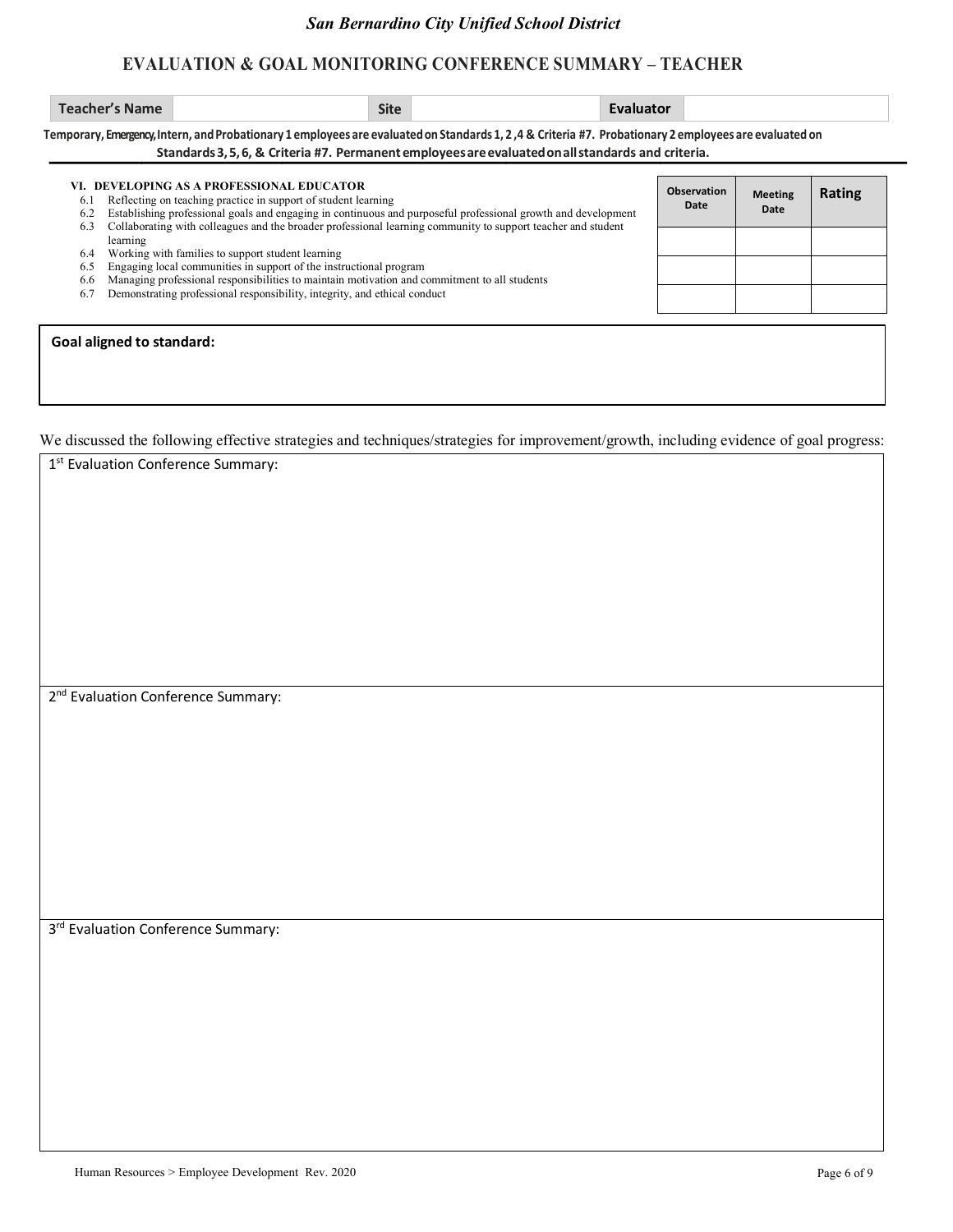| <b>Teacher's Name</b>            |                                                                                                                                                                                                                                                              | <b>Site</b> | Evaluator |                            |                        |        |
|----------------------------------|--------------------------------------------------------------------------------------------------------------------------------------------------------------------------------------------------------------------------------------------------------------|-------------|-----------|----------------------------|------------------------|--------|
|                                  | Temporary, Emergency, Intern, and Probationary 1 employees are evaluated on Standards 1, 2, 4 & Criteria #7. Probationary 2 employees are evaluated on<br>Standards 3, 5, 6, & Criteria #7. Permanent employees are evaluated on all standards and criteria. |             |           |                            |                        |        |
| 7.1<br>7.3                       | VII. PROFESSIONAL WORK HABITS<br>Rapport and timely communication with students, parents, staff and administrators<br>Attendance and punctuality<br>Member Judgment                                                                                          |             |           | <b>Observation</b><br>Date | <b>Meeting</b><br>Date | Rating |
|                                  |                                                                                                                                                                                                                                                              |             |           |                            |                        |        |
|                                  |                                                                                                                                                                                                                                                              |             |           |                            |                        |        |
| <b>Goal aligned to standard:</b> |                                                                                                                                                                                                                                                              |             |           |                            |                        |        |

|                                                |  |  |  |  | ÷ |
|------------------------------------------------|--|--|--|--|---|
| 1st Evaluation Conference Summary:             |  |  |  |  |   |
|                                                |  |  |  |  |   |
|                                                |  |  |  |  |   |
|                                                |  |  |  |  |   |
|                                                |  |  |  |  |   |
|                                                |  |  |  |  |   |
|                                                |  |  |  |  |   |
|                                                |  |  |  |  |   |
|                                                |  |  |  |  |   |
| 2 <sup>nd</sup> Evaluation Conference Summary: |  |  |  |  |   |
|                                                |  |  |  |  |   |
|                                                |  |  |  |  |   |
|                                                |  |  |  |  |   |
|                                                |  |  |  |  |   |
|                                                |  |  |  |  |   |
|                                                |  |  |  |  |   |
|                                                |  |  |  |  |   |
| 3rd Evaluation Conference Summary:             |  |  |  |  |   |
|                                                |  |  |  |  |   |
|                                                |  |  |  |  |   |
|                                                |  |  |  |  |   |
|                                                |  |  |  |  |   |
|                                                |  |  |  |  |   |
|                                                |  |  |  |  |   |
|                                                |  |  |  |  |   |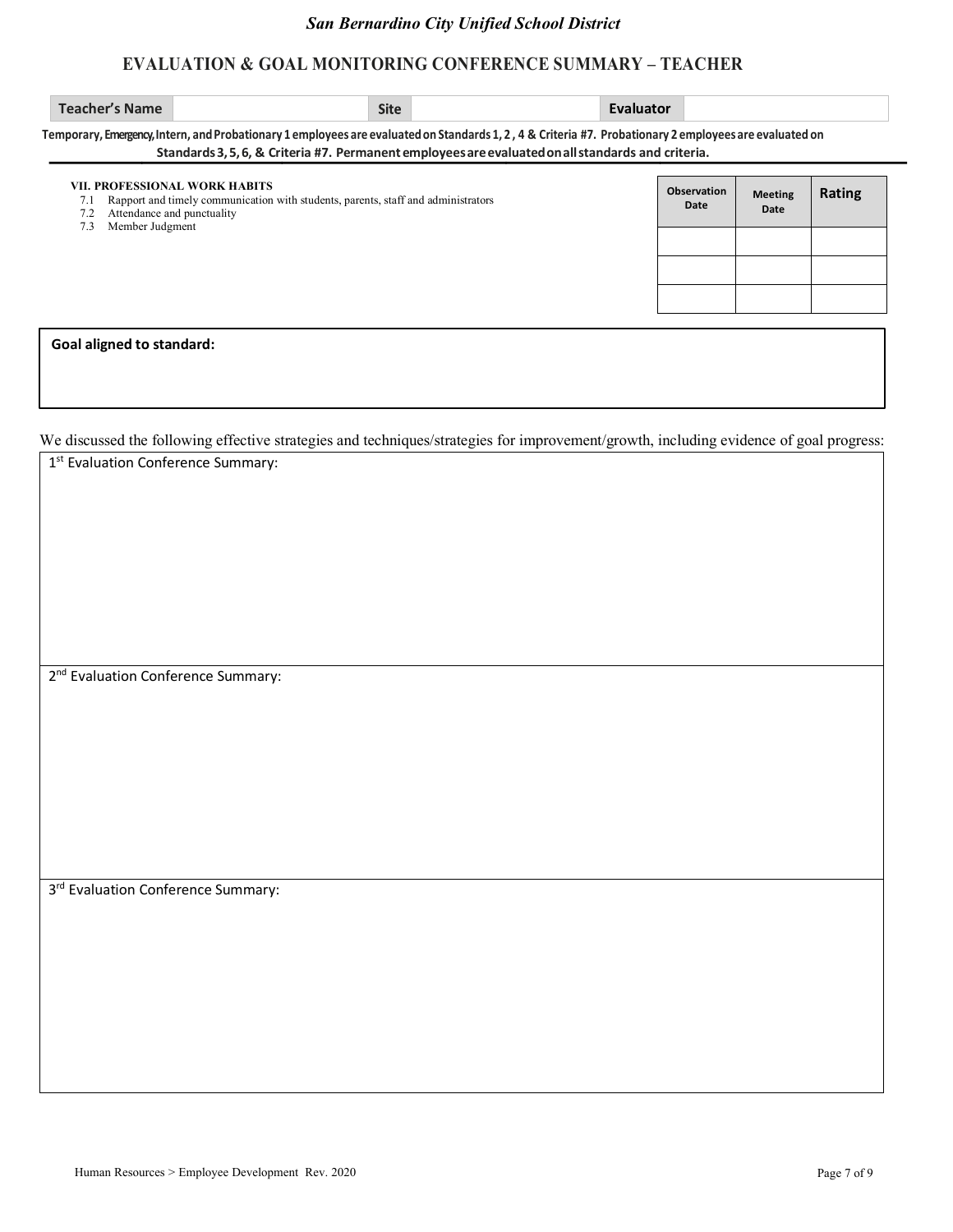### **EVALUATION & GOAL MONITORING CONFERENCE SUMMARY - TEACHER SIGNATURE PAGE**

**Teacher's Name Evaluator**

**Article XVI, Section 9 – At any time during the evaluation process, if the evaluator has evidence that the unit member is not making satisfactory progress, the evaluator and the unit member shall meet to collaboratively develop an assistance plan.** 

\*A Certificated Assistance Plan must be completed for one or more unsatisfactory and/or three or more partially meets ratings, but may be completed for any deficiency.

| Employee's Comments: Attach a separate page.]<br>FOR PERMANENT EMPLOYEES ONLY                                                                                                                                                                                                                                                                                                                                              |      |                            |      |
|----------------------------------------------------------------------------------------------------------------------------------------------------------------------------------------------------------------------------------------------------------------------------------------------------------------------------------------------------------------------------------------------------------------------------|------|----------------------------|------|
| Article XVI, Section 5 – After the completion of the first observation, with written agreement of both the evaluator and the permanent unit member, who has documented satisfactory<br>performance, the number of observations may be reduced to two (2) or one (1). Our signatures below indicate that the unit member is meeting the evaluation criteria and the number<br>of observations has been reduced to Select of |      |                            |      |
| <b>Employee Signature</b>                                                                                                                                                                                                                                                                                                                                                                                                  | Date | <b>Evaluator Signature</b> | Date |
|                                                                                                                                                                                                                                                                                                                                                                                                                            |      |                            |      |
| 2 <sup>nd</sup> Evaluation Conference Employee Signature<br>[My signature acknowledges that I have met and discussed this evaluation,<br>but does not necessarily imply agreement with conclusions of the evaluator.<br>Employee's Comments: Attach a separate page.]                                                                                                                                                      | Date | Evaluator Signature        | Date |